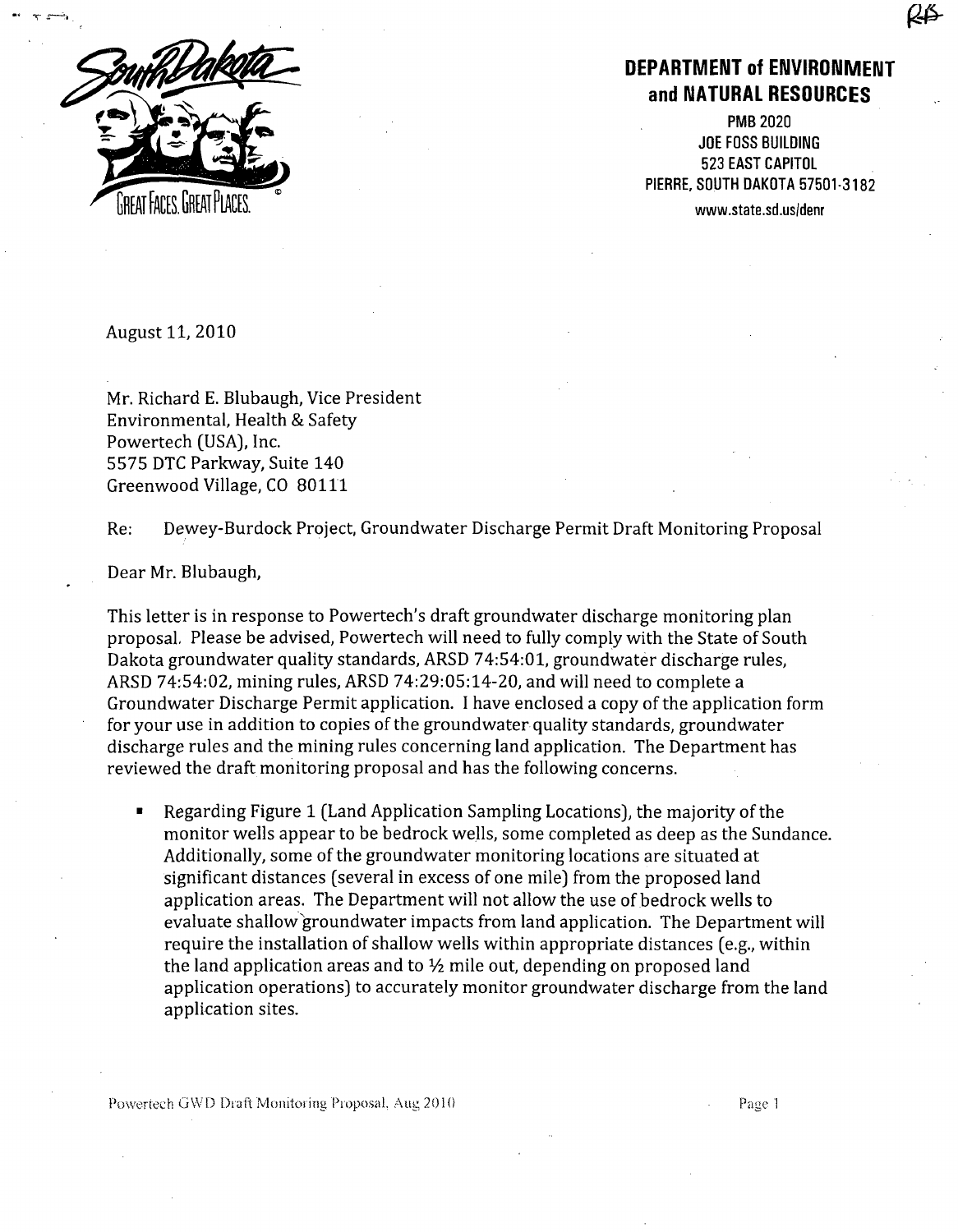- $\blacksquare$ Regarding Table 1-2 (Operational Monitoring Parameters for Water), Powertech lists the regulatory limit (according to ARSD 74:54:01:04) for both pH and total dissolved solids (TDS) as "N/A". ARSD 74:54:01:04, Table 2 states the ground water quality standard for pH as  $6.5 - 8.5$  and total dissolved solids as  $1,000$  mg/l. The only instance where these parameters are not applicable, is when the receiving discharge is from a publicly owned treatment works, such as a municipality.
- The monitoring plan summary does not appear to include baseline groundwater monitoring locations or a baseline monitoring plan. ARSD 74:54:02:18 requires that a minimum of four samples be collected from each applicable well within a six month period. This would include baseline sampling of all shallow wells required for the groundwater discharge permit operation. In its Ground Water Discharge Permit application Powertech must include a baseline monitoring plan and sampling schedule.
- **"** The Department has concerns over the potential for heavy metals and metalloids, such as arsenic and selenium, to accumulate in vegetation as a result of land application, and the potential impact this could have on livestock and wildlife in the area. In its Ground Water Discharge Permit application Powertech must address the potential for this scenario to occur as well as plans for mitigation should it become a problem.
- The included map is difficult to correlate to the narrative monitoring plan summary. In its Ground Water Discharge Permit application Powertech must clearly identify and label all sampling locations listed in Table **I** in addition to discussing items included on the map, including land application regrading, land application containment areas, standby pivot areas, and area of influence.
- On the first page, third paragraph of the Monitoring Plan Summary, Powertech references ARSD 74:29:05:15 of the mining rules. Please be advised that ARSD 74:29:05 is not part of a Ground Water Discharge Plan. However, as land application at an in-situ leach facility would also be regulated under ARSD 74:29:05:15 of the mining rules, the Ground Water Quality Program will be working closely with the Minerals and Mining Program in the review of the Ground Water Discharge Plan. Additionally, Powertech incorrectly references ARSD 74:29:05:15. The collection of a sample for every 100,000 gallons is a requirement of ARSD 74:29:05:15, not a recommendation as implied by the draft monitoring proposal. The rules also state the grab sample shall be split, and one split sample of each five consecutive grab samples shall be composited and analyzed for the required